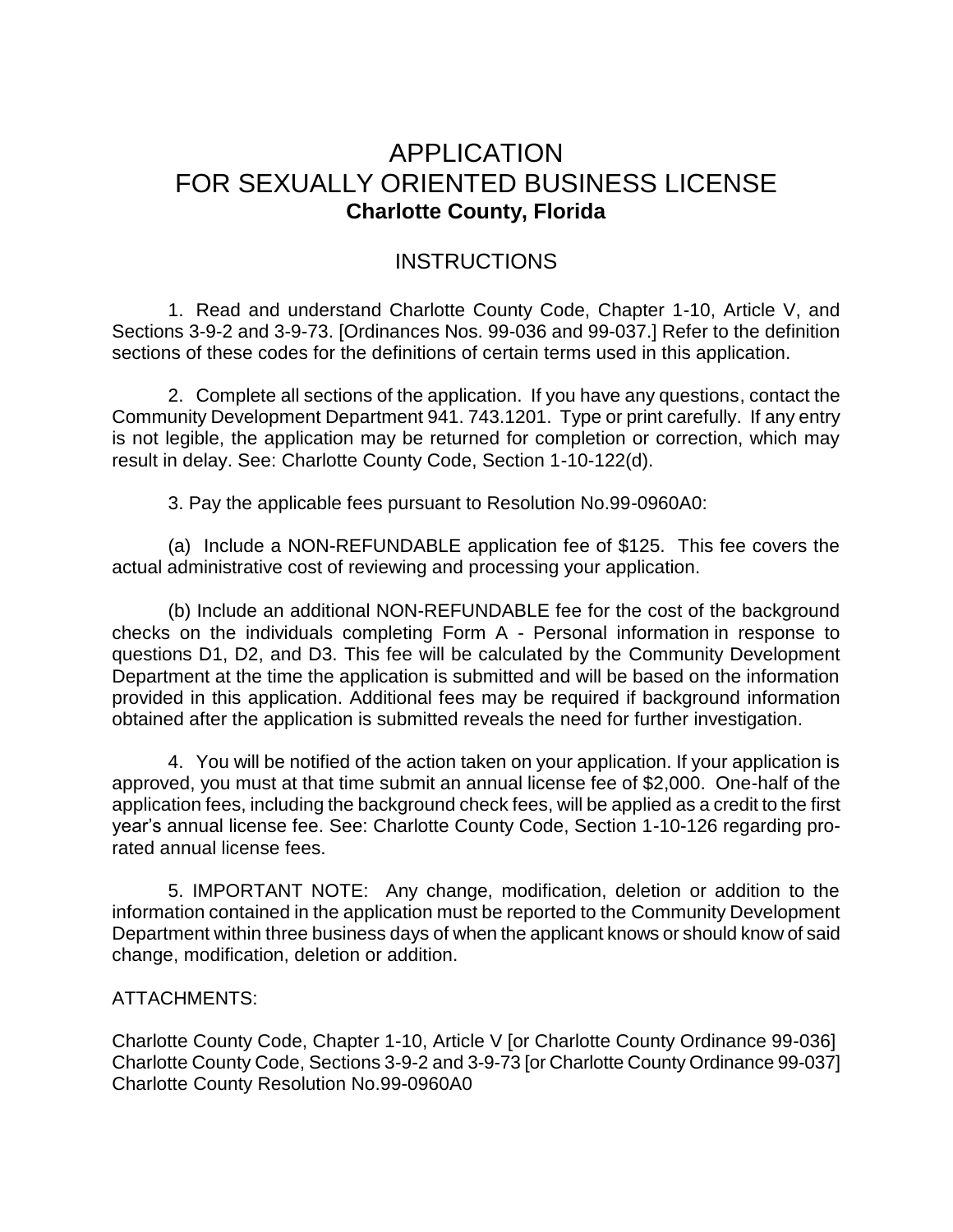## **APPLICATION FOR SEXUALLY ORIENTED BUSINESS LICENSE CHARLOTTE COUNTY, FLORIDA**

|  | A. THIS APPLICATION IS FOR: |  |
|--|-----------------------------|--|
|  | A new license               |  |
|  | A license renewal           |  |
|  |                             |  |
|  |                             |  |
|  |                             |  |

#### **B. CLASSIFICATIONS:**

Describe the general nature of the sexually oriented business for which a license is sought, including a statement concerning the degree to which the anticipated activities meet the definitions of sexually oriented business classifications listed in Section 3-9-2, Charlotte County Code, and then check one or more of the classifications listed below:

\_\_\_\_\_\_\_\_\_\_\_\_\_\_\_\_\_\_\_\_\_\_\_\_\_\_\_\_\_\_\_\_\_\_\_\_\_\_\_\_\_\_\_\_\_\_\_\_\_\_\_\_\_\_\_\_\_\_\_\_\_\_\_\_\_\_\_

\_\_\_\_\_\_\_\_\_\_\_\_\_\_\_\_\_\_\_\_\_\_\_\_\_\_\_\_\_\_\_\_\_\_\_\_\_\_\_\_\_\_\_\_\_\_\_\_\_\_\_\_\_\_\_\_\_\_\_\_\_\_\_\_\_\_\_

\_\_\_\_\_\_\_\_\_\_\_\_\_\_\_\_\_\_\_\_\_\_\_\_\_\_\_\_\_\_\_\_\_\_\_\_\_\_\_\_\_\_\_\_\_\_\_\_\_\_\_\_\_\_\_\_\_\_\_\_\_\_\_\_\_\_\_

\_\_\_\_\_\_\_\_\_\_\_\_\_\_\_\_\_\_\_\_\_\_\_\_\_\_\_\_\_\_\_\_\_\_\_\_\_\_\_\_\_\_\_\_\_\_\_\_\_\_\_\_\_\_\_\_\_\_\_\_\_\_\_\_\_\_\_

\_\_\_\_\_\_\_\_\_\_\_\_\_\_\_\_\_\_\_\_\_\_\_\_\_\_\_\_\_\_\_\_\_\_\_\_\_\_\_\_\_\_\_\_\_\_\_\_\_\_\_\_\_\_\_\_\_\_\_\_\_\_\_\_\_\_\_

- \_\_\_\_ Adult Arcade
- \_\_\_\_ Adult Bookstore
- \_\_\_\_ Adult Booth
- **\_\_\_\_ Adult Novelty Store**
- \_\_\_\_ Adult Theater
- **\_\_\_\_ Adult Photographic or Modeling Studio**
- \_\_\_\_ Adult Video Store
- \_\_\_\_ Combination of any of the above (check all classes above that apply)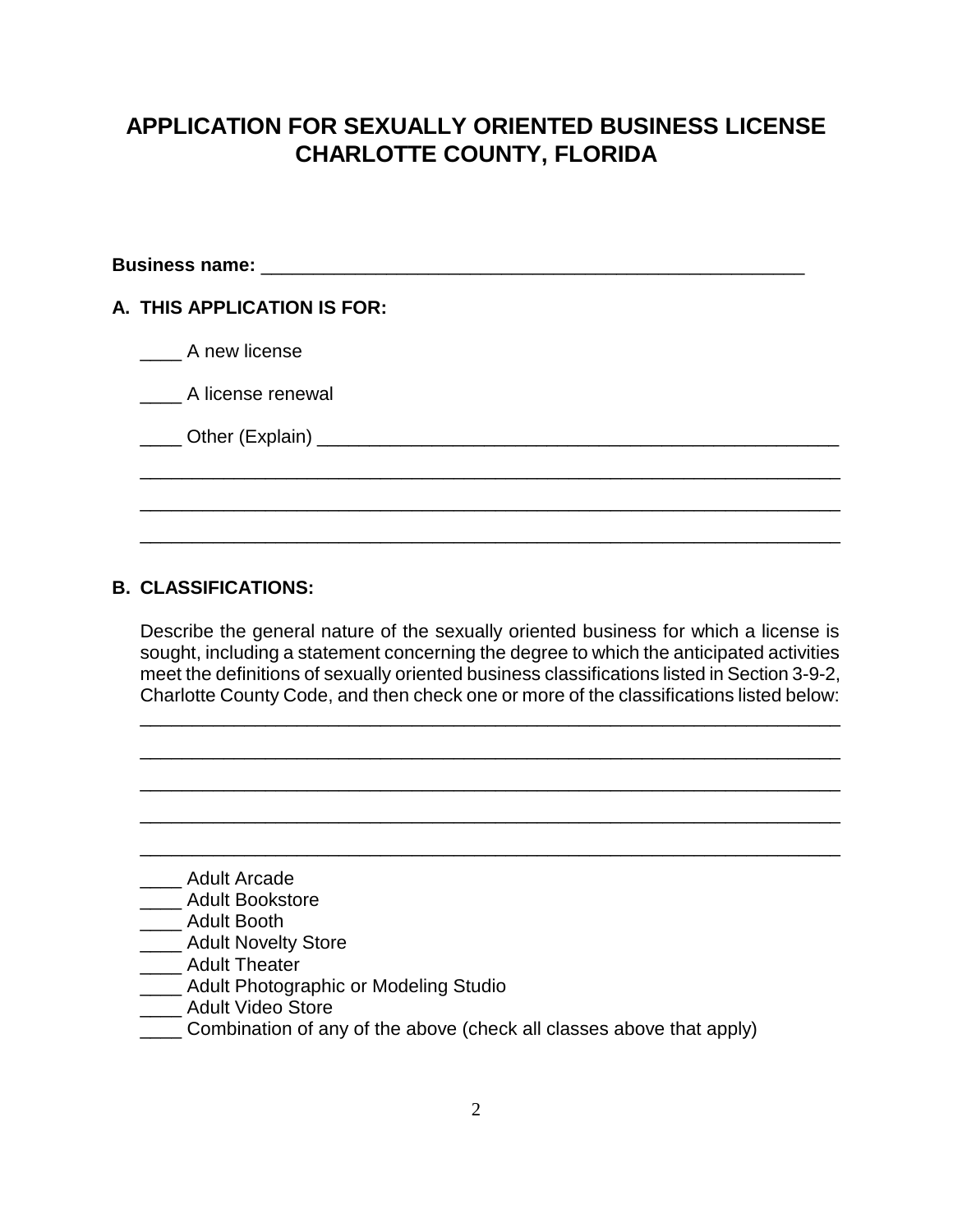#### **C. PROPOSED BUSINESS**

| 4. Legal description of property site where the business is located:                                                                                        |  |
|-------------------------------------------------------------------------------------------------------------------------------------------------------------|--|
|                                                                                                                                                             |  |
|                                                                                                                                                             |  |
|                                                                                                                                                             |  |
| 5. Name, residential address, and residential telephone number of individual to receive<br>all notices pursuant to Section 1-10-119, Charlotte County Code: |  |
|                                                                                                                                                             |  |

6. If the name of the business is a Fictitious Name as defined in Section 865.09, Florida Statutes, attach a certified copy of the applicant's registration of fictitious name as filed with the Division of Corporations of the Florida Department of State. Have you attached a copy of the fictitious name registration? Yes No  $\blacksquare$ .

### **D. APPLICANT INFORMATION:**

- 1. If applicant is an *INDIVIDUAL*, complete and attach **Form A** Personal Information
- 2. If applicant is a *PARTNERSHIP*, complete the following:

a. Full legal name of partnership:  $\blacksquare$ 

\_\_\_\_\_\_\_\_\_\_\_\_\_\_\_\_\_\_\_\_\_\_\_\_\_\_\_\_\_\_\_\_\_\_\_\_\_\_\_\_\_\_\_\_\_\_\_\_\_\_\_\_\_\_\_\_\_\_\_\_\_\_\_\_\_

b. Is the partnership (check one): general \_\_\_\_\_\_\_, or limited \_\_\_\_\_\_?

c. Name, residential address and residential phone number of contact person for the partnership: \_\_\_\_\_\_\_\_\_\_\_\_\_\_\_\_\_\_\_\_\_\_\_\_\_\_\_\_\_\_\_\_\_\_\_\_\_\_\_\_\_\_\_\_\_\_\_\_\_\_\_\_

\_\_\_\_\_\_\_\_\_\_\_\_\_\_\_\_\_\_\_\_\_\_\_\_\_\_\_\_\_\_\_\_\_\_\_\_\_\_\_\_\_\_\_\_\_\_\_\_\_\_\_\_\_\_\_\_\_\_\_\_\_\_\_\_

d. Complete and attach Form A - Personal Information for each partner who has direct, managerial, supervisory, or advisory responsibilities for day-to-day operations of the sexually oriented business.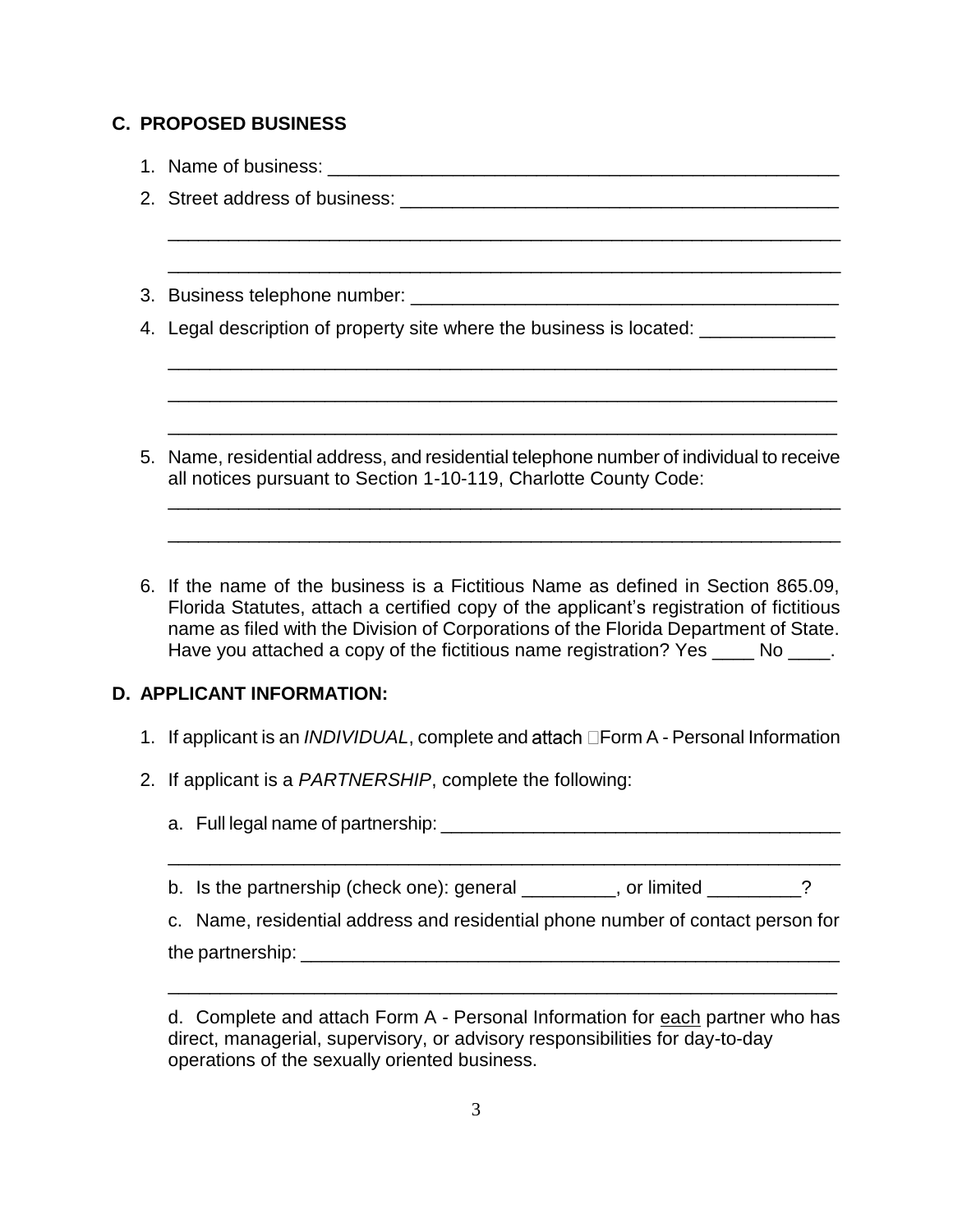If any partner is a corporation, Section D.3. of this application must also be completed. Use as many forms as necessary.

Number of Form A attached for Section D.2:

3. If applicant (or a partner of the applicant) is a *CORPORATION*, complete the following:

a. Complete legal name of corporation: \_\_\_\_\_\_\_\_\_\_\_\_\_\_\_\_\_\_\_\_\_\_\_\_\_\_\_\_\_\_\_\_

b. Date of incorporation: \_\_\_\_\_\_\_\_\_\_\_\_\_\_\_\_\_\_\_\_\_\_\_\_\_\_\_\_\_\_\_\_\_\_\_\_\_\_\_\_\_\_\_\_

\_\_\_\_\_\_\_\_\_\_\_\_\_\_\_\_\_\_\_\_\_\_\_\_\_\_\_\_\_\_\_\_\_\_\_\_\_\_\_\_\_\_\_\_\_\_\_\_\_\_\_\_\_\_\_\_\_\_\_\_\_\_

c. State where incorporated: \_\_\_\_\_\_\_\_\_\_\_\_\_\_\_\_\_\_\_\_\_\_\_\_\_\_\_\_\_\_\_\_\_\_\_\_\_\_\_\_\_

d. State corporate document number: \_\_\_\_\_\_\_\_\_\_\_\_\_\_\_\_\_\_\_\_\_\_\_\_\_\_\_\_\_\_\_\_\_\_

e. Current status: \_\_\_\_\_\_\_\_\_\_\_\_\_\_\_\_\_\_\_\_\_\_\_\_\_\_\_\_\_\_\_\_\_\_\_\_\_\_\_\_\_\_\_\_\_\_\_\_\_\_

f. Name, residential address and residential phone number of contact person for the corporation:  $\blacksquare$ 

g. State the name and address of the registered corporate agent and the address and telephone number of the corporate office:

\_\_\_\_\_\_\_\_\_\_\_\_\_\_\_\_\_\_\_\_\_\_\_\_\_\_\_\_\_\_\_\_\_\_\_\_\_\_\_\_\_\_\_\_\_\_\_\_\_\_\_\_\_\_\_\_\_\_\_\_\_\_\_\_

\_\_\_\_\_\_\_\_\_\_\_\_\_\_\_\_\_\_\_\_\_\_\_\_\_\_\_\_\_\_\_\_\_\_\_\_\_\_\_\_\_\_\_\_\_\_\_\_\_\_\_\_\_\_\_\_\_\_\_\_\_\_\_\_

\_\_\_\_\_\_\_\_\_\_\_\_\_\_\_\_\_\_\_\_\_\_\_\_\_\_\_\_\_\_\_\_\_\_\_\_\_\_\_\_\_\_\_\_\_\_\_\_\_\_\_\_\_\_\_\_\_\_\_\_\_\_\_\_

\_\_\_\_\_\_\_\_\_\_\_\_\_\_\_\_\_\_\_\_\_\_\_\_\_\_\_\_\_\_\_\_\_\_\_\_\_\_\_\_\_\_\_\_\_\_\_\_\_\_\_\_\_\_\_\_\_\_\_\_\_\_\_\_

\_\_\_\_\_\_\_\_\_\_\_\_\_\_\_\_\_\_\_\_\_\_\_\_\_\_\_\_\_\_\_\_\_\_\_\_\_\_\_\_\_\_\_\_\_\_\_\_\_\_\_\_\_\_\_\_\_\_\_\_\_\_\_\_

h. Complete and attach Form A - Personal Information for each officer, director, and stockholder who has direct, managerial, supervisory, or advisory responsibilities for day-to-day operations of the sexually oriented business. Use as many forms as necessary.

i. Check one: Corporation is the applicant Corporation is a partner of the applicant. \_\_\_\_

Number of Form A attached for Section D.3: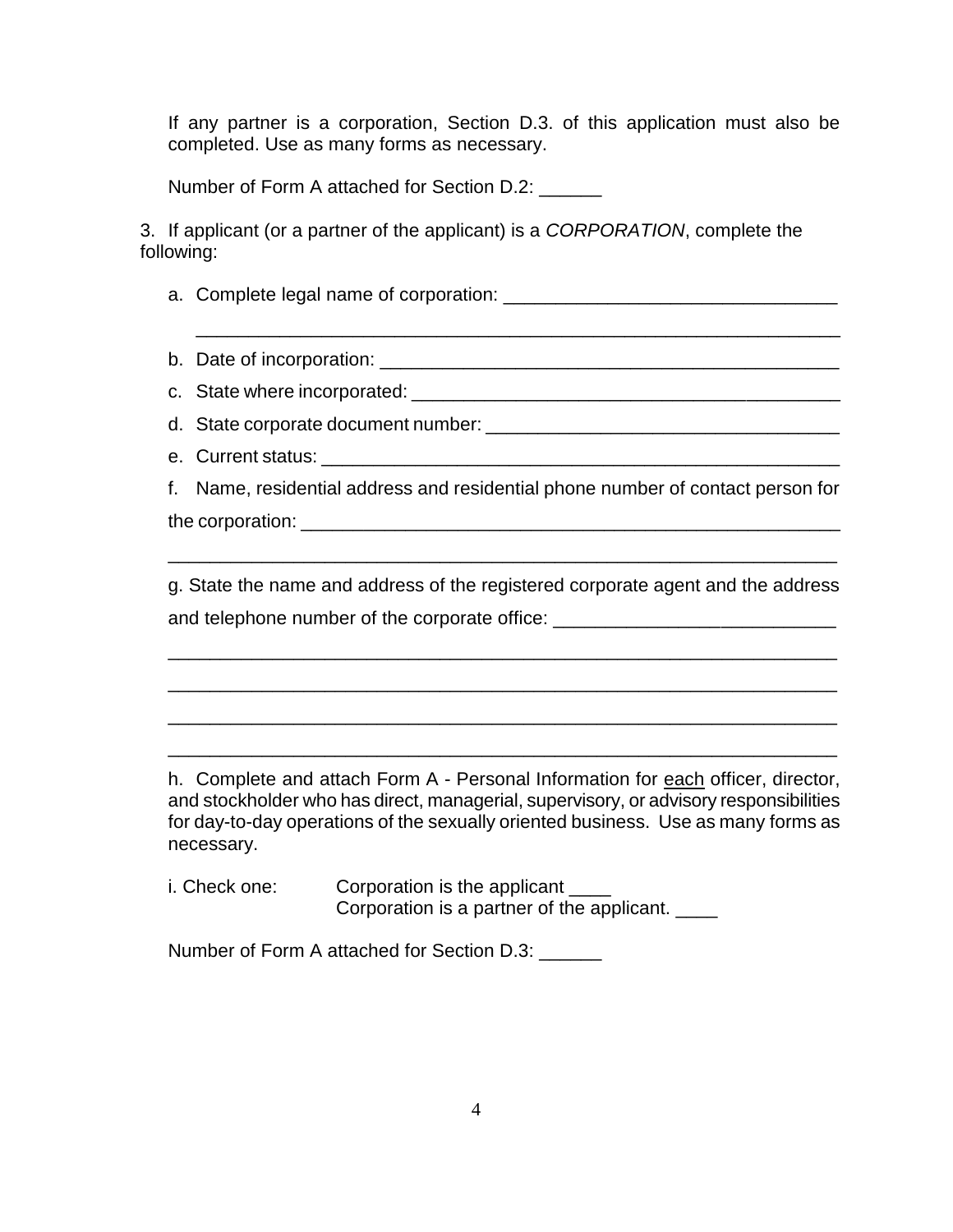#### **E. MANAGEMENT AGREEMENT**

State the name and legal mailing address of each business entity that holds a contract to manage or operate the sexually oriented business. For each such business, list the names of all employees of such business entity (use additional sheets if necessary):

\_\_\_\_\_\_\_\_\_\_\_\_\_\_\_\_\_\_\_\_\_\_\_\_\_\_\_\_\_\_\_\_\_\_\_\_\_\_\_\_\_\_\_\_\_\_\_\_\_\_\_\_\_\_\_\_\_\_\_\_\_\_\_\_\_\_\_\_

\_\_\_\_\_\_\_\_\_\_\_\_\_\_\_\_\_\_\_\_\_\_\_\_\_\_\_\_\_\_\_\_\_\_\_\_\_\_\_\_\_\_\_\_\_\_\_\_\_\_\_\_\_\_\_\_\_\_\_\_\_\_\_\_\_\_\_\_\_

\_\_\_\_\_\_\_\_\_\_\_\_\_\_\_\_\_\_\_\_\_\_\_\_\_\_\_\_\_\_\_\_\_\_\_\_\_\_\_\_\_\_\_\_\_\_\_\_\_\_\_\_\_\_\_\_\_\_\_\_\_\_\_\_\_\_\_\_\_

 $\_$  , and the set of the set of the set of the set of the set of the set of the set of the set of the set of the set of the set of the set of the set of the set of the set of the set of the set of the set of the set of th

### **F. EMPLOYEE LIST**

List below the names of all employees for the proposed business (use additional sheets if necessary):

\_\_\_\_\_\_\_\_\_\_\_\_\_\_\_\_\_\_\_\_ \_\_\_\_\_\_\_\_\_\_\_\_\_\_\_\_\_\_\_\_ \_\_\_\_\_\_\_\_\_\_\_\_\_\_\_\_\_\_\_\_

\_\_\_\_\_\_\_\_\_\_\_\_\_\_\_\_\_\_\_\_ \_\_\_\_\_\_\_\_\_\_\_\_\_\_\_\_\_\_\_\_ \_\_\_\_\_\_\_\_\_\_\_\_\_\_\_\_\_\_\_\_

\_\_\_\_\_\_\_\_\_\_\_\_\_\_\_\_\_\_\_\_ \_\_\_\_\_\_\_\_\_\_\_\_\_\_\_\_\_\_\_\_ \_\_\_\_\_\_\_\_\_\_\_\_\_\_\_\_\_\_\_\_

Are there employees who may be hired during the pendency of this application whose identity is unknown at the time of this application? Yes \_\_\_\_ No \_\_\_\_

I understand that any addition to the information contained in this application must be reported to the Building and Growth Management Department within three (3) business days of when I know or should know of said addition. Yes No

#### **G. SITE PLAN REQUIREMENT:**

- 1. A site plan of the proposed or existing establishment drawn to a designated scale or marked to show internal dimensions of all interior areas of the premises to an accuracy of plus or minus six inches. The plan must be oriented to the north or to a designated street or object and shall include, but not be limited to, the following:
	- a. All property lines, rights of way, and the location of buildings, parking areas and spaces, curb cuts, and driveways;
	- b. All windows, doors, entrances, exits, fixed structural features, walls, stages, partitions, projection booths, admission booths, adults booths, concession booths, stands, food service equipment, counters, and similar structures;
	- c. All proposed improvements or enlargements to be made, which shall be indicated and calculated in terms of percentage of increase in floor size; and
	- d. A designation of any portion of the premises in which patrons will not be permitted.